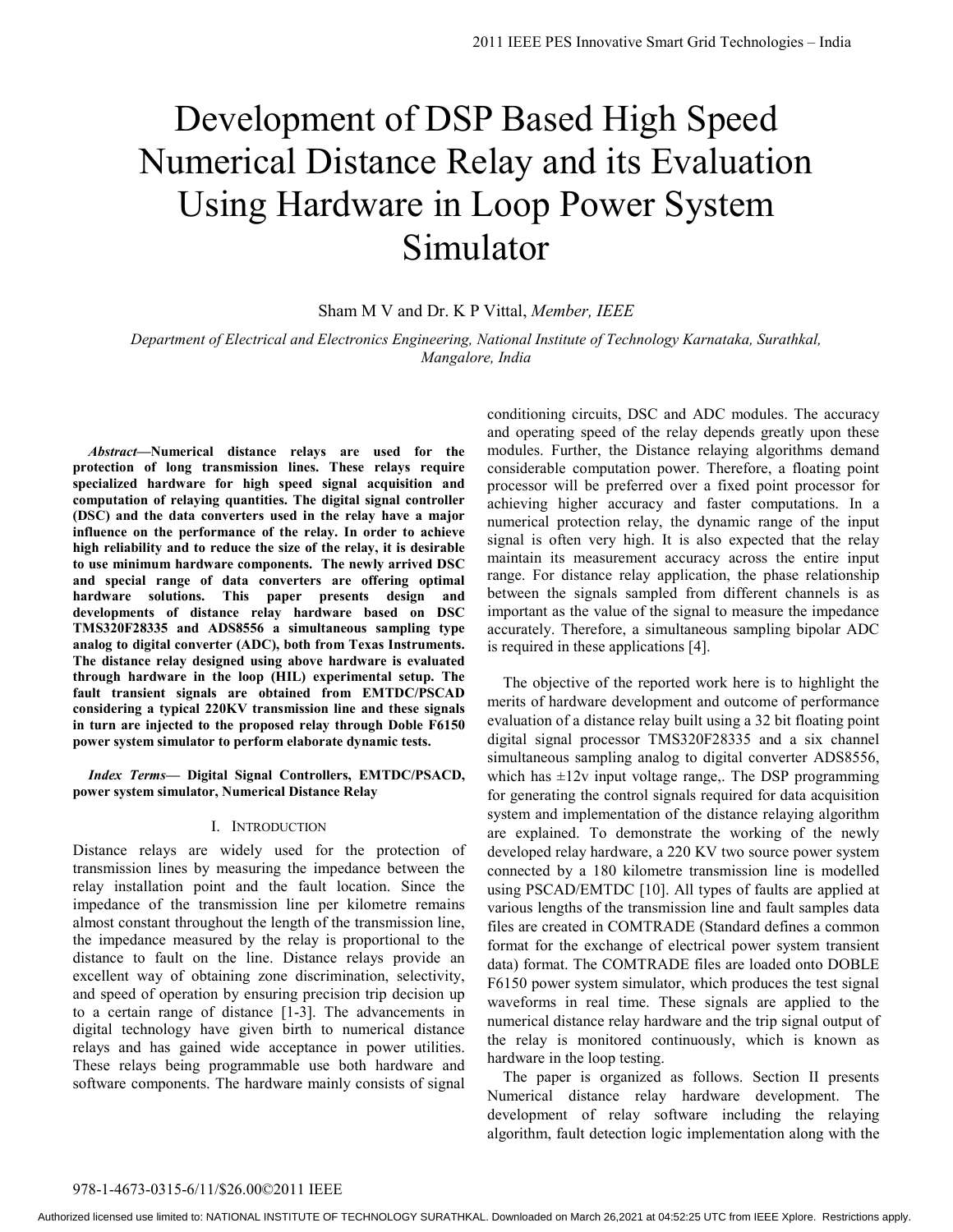flow charts discussed in Section III. Section IV presents brief description of the power system model selected for the simulation of various line faults using EMTDC/PSCAD. In section V relay test results for different types of fault using HIL method is presented. Finally, the section VI presents conclusions drawn.

#### II. NUMERICAL DISTANCE RELAY HARDWARE

The block diagram of the hardware setup for the real time testing of the distance relay is as shown in the Fig.1. Conventionally the relay hardware consists of surge protections circuitry followed with signal conditioning circuitry. Once the signals are scaled and conditioned they are band limited using anti aliasing filter. In the present work, DOBLE® make F6150 power system simulator is used as digital relay bench which is capable of giving scaled three phase power system voltage and current signal samples. For this reason the distance relay hardware shown is essentially consisting of anti alias filter (low pass filter) followed with six channel simultaneous sampling analog to digital converter ADS8556, which is suitably interfaced with DSC TMS320F28335 both from Texas instruments Inc. , USA. The power system was simulated in PSCAD/EMTDC for various cases line to ground and line to line with fault inception at voltage zero or voltage peak. These signals are stored as test data set in COMTRADE91 file format. The data in this file is further modified using suitable scale factor to meet the input range  $\pm$ 12Volts to match dynamic range of ADS8556 analog to digital converter [5]. The phase currents are also stored as scaled voltages in the COMTRADE files, therefore the current signal sources can be configured as voltage sources in the Doble F6150 power system simulator. This eliminates the need for external current to voltage converter circuit in the relay test setup. These files can be loaded to Doble power system simulator using Transwin3.3<sup>®</sup> software [11]. Transwin3.3® software provides flexible options for selection of various inbuilt and also custom signal source configurations. In the present application DOBLE power system simulator is configured to produce the stored relaying signals in real time.



The real time three phase voltage and current signals generated through the DOBLE power system simulator are passed through a second order analog Butterworth low pass

filter with 400 Hz cut-off frequency to filter out the higher order harmonics and acts as an anti-aliasing filter. The frequency response of the filter designed for this purpose is as shown in the Fig. 2. From the frequency plot, it may be observed that the actual cut-off frequency achieved is around 465 Hz, this is attributed to the discrepancy in the actual values of designed components.



Fig. 2. Frequency response of the low pass filter

The filtered voltage and current signals are applied to a six channel simultaneous sampling analog to digital converter ADS8556. The ADS8556 contains six low power, 16bit, successive approximation register (SAR) based analog-todigital converters (ADCs) with true bipolar pre selectable input range of  $\pm$  12v. Each channel contains a sample-andhold circuit that allows simultaneous high-speed multi-channel signal acquisition. The maximum data rate per channel with internal conversion clock and reference is 630kSPS [5]. The control signals namely start of conversion and read signals are generated through output port of the DSC. The 16 bit digitized output of the ADC is read through a dedicated input port. The samples received are stored in the respective data tables. The control signals of the ADC captured on the mixed signal oscilloscope is as shown in the Fig. 3.



The first trace is the start of conversion (SOC) signal of frequency 3200 Hz (64 samples/cycle), which is used for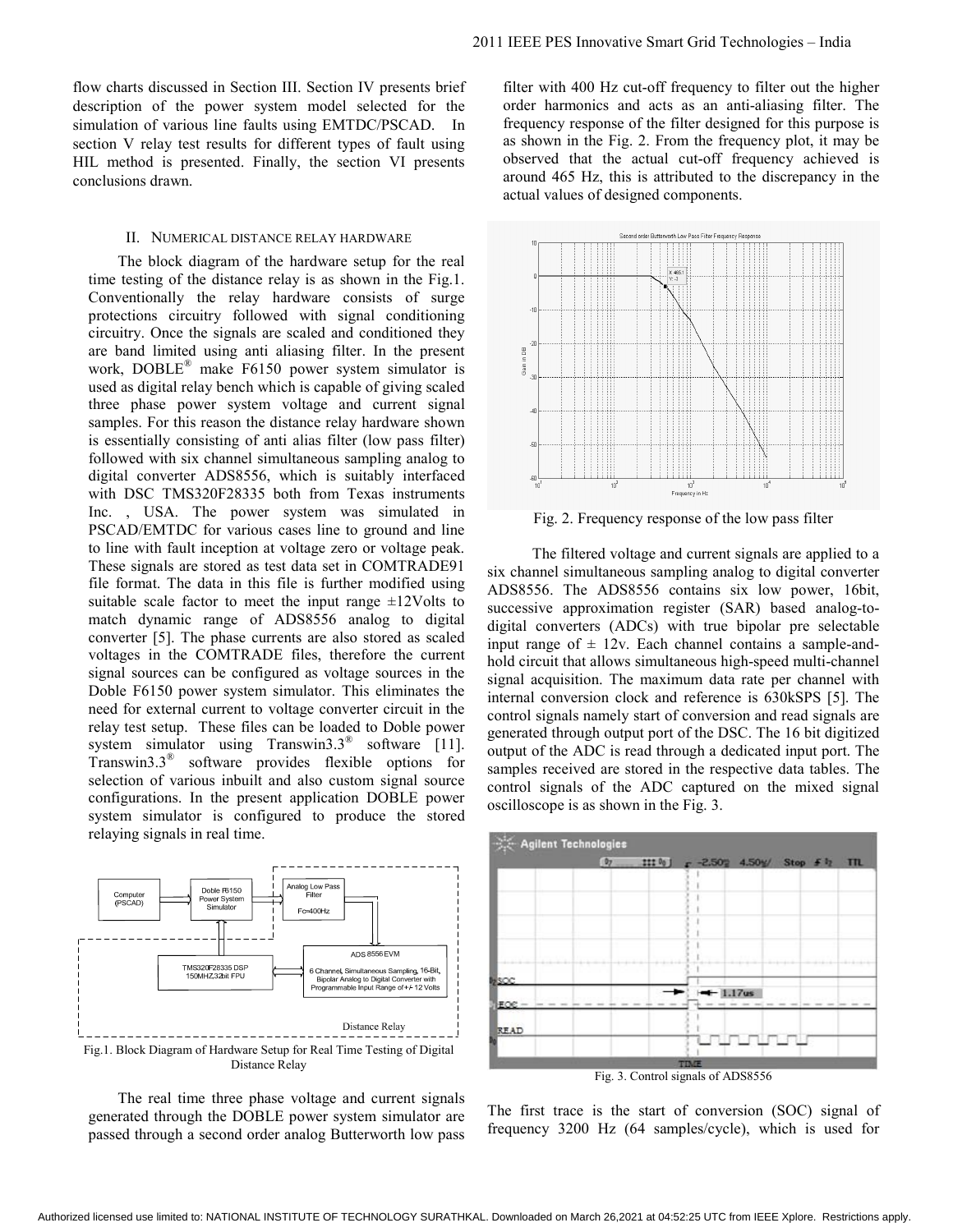simultaneous sampling of all six channels. The second trace is the end of conversion (EOC) signal issued by analog to digital converter to indicate that the conversion over and the data is ready to read. The time taken by the ADC to convert all six channels is about 1.17micro seconds. The read pulses, as specified in the device datasheet are generated to read digitized data of all six channels and it is shown by the third trace of Fig.3. Channel A will be read, each time the read pulse makes transition from high to low [5]. The digitized output of the ADS8556 over its entire operating range is tested and tabulated in the Table 1.

| Table 1 Digitized output of the AD36330 |  |  |  |  |
|-----------------------------------------|--|--|--|--|
| Hex output code                         |  |  |  |  |
|                                         |  |  |  |  |
| 7FFF                                    |  |  |  |  |
| 3FFF                                    |  |  |  |  |
| 0000                                    |  |  |  |  |
| <b>FFFF</b>                             |  |  |  |  |
| C <sub>000</sub>                        |  |  |  |  |
| 8000                                    |  |  |  |  |
|                                         |  |  |  |  |

Table 1 Digitized output of the ADS8556

## III. SOFTWARE DEVELOPMENT OF NUMERICAL DISTANCE RELAY

The software for the numerical distance relay is developed in embedded C language. For this purpose Code composer studio4 (CCS4)® is used as a development tool. The CCS4 provides easy debugging and real time refreshing capabilities.

On boot up all the interrupts are disabled, multiplexed I/O pins are programmed as general purpose I/O pins, watchdog timer is disabled and the CPU clock is set to 150MHz by setting PLL multiplier equal to 5. CpuTimer0 is used to generate the start of conversion signal of 3200Hz with 50% duty cycle. Therefore, SOC is applied to all six channels at every 0.3125 milliseconds. The input signals are simultaneously sampled and held by the respective sample and hold circuits. Then all six channels will be converted simultaneously. During the conversion period busy signal (EOC) will remain high and becomes low after conversion is finished. So, the busy signal is used as an interrupt signal to the DSC. After receiving the interrupt DSC will jump to the ADC interrupt service routine. The whole process of processor initialization is shown in form of a flow chart in Fig.4.

Fig.5. shows the flow chart of the ADC interrupt service routine. The ADC interrupt service routine is used to perform the below mentioned functions.

a) To read the ADS8556 output and store the data into respective sample tables.

b) Compute the real and imaginary parts of fundamental component of all voltage and current signals using recursive full cycle window algorithm.

c) Compute zero sequence current.

d) Calculate all phase to ground and phase to phase impedances.

e) Fault detection using Mho relay characteristics.

f) Determine the type of fault.

After reading all the channels magnitude and phase of the three phase voltages and current are calculated using the full cycle window algorithm. The Full cycle window Fourier algorithm is used in recursive [6] mode for saving computation time by using following equations

$$
x_{C}^{w+1} = x_{C}^{w} + (x_{w+N} - x_{w}) \cos \left( \frac{2\pi}{N} w \right)
$$
 (1)

$$
\begin{array}{c}\n\text{X} \text{S}^{w+1} = \text{X} \text{S}^{w} + \left(\text{x}_{w+N} \cdot \text{x}_{w}\right) \sin\left(\frac{2\pi}{N}w\right)\n\end{array} \tag{2}
$$

Where,

 $X_c$ = Real part of the fundamental component  $X_s$ =Imaginary part of the fundamental component

N=Number of samples per cycle.

 $X_k = K^{th}$  sample

W= Current window

The zero sequence current is computed using the three phase currents. The zero sequence current is used as discriminator between ground faults and phase faults. In the present work mho type impedance relay is used for fault detection just as a sample case. The protection relay of this type simply calculates the apparent impedance of the line under its protection. This measured impedance from the relay to fault location is then compared with the protection reach settings. If the line impedance measured is within the relay characteristics, it will operate and issue trip signal to the circuit breaker/s of the transmission line and isolate it from the rest of the connected system. The total execution time or distance relay logic program is 78 micro seconds, which can be observed from the trace D2 (TIME) of Fig.6.



Fig. 4. Processor initialization for implementing numerical distance relay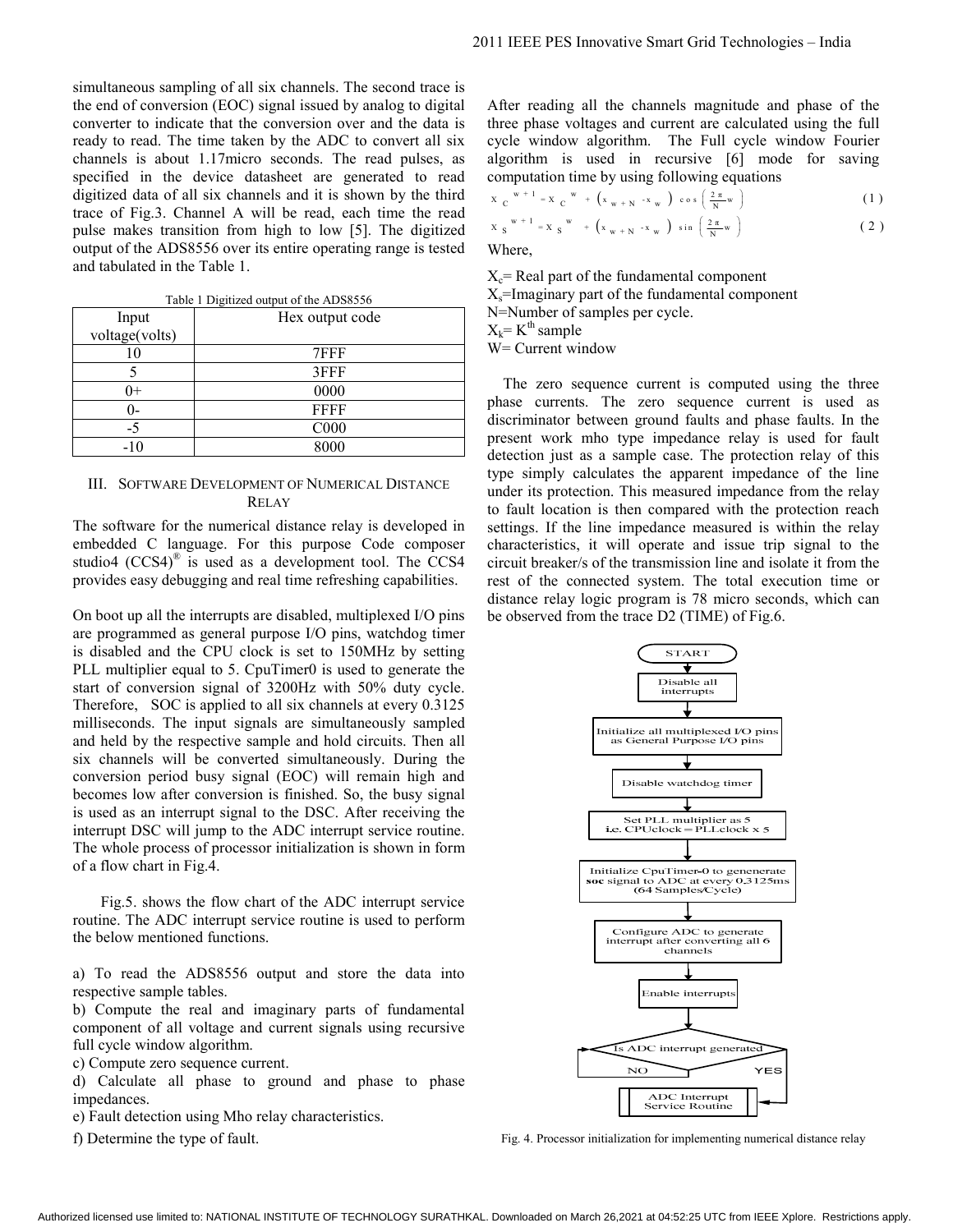

Fig.5. ADC interrupt service subroutine



Fig. 6. Execution time of the distance relay

### IV. FAULT TRANSIENT SIGNAL SIMULATION AND DISTANCE RELAY MODELLING IN PSCAD

The single line diagram of the model power system selected for simulation is as shown in Fig. 7.



Fig. 7. power system model selected for simulation

The power system consist of two 220 KV Thevinin equivalent sources  $E_s$  and  $E_r$  at the sending and receiving end respectively. Two sources are connected by a 180 kilometre length transmission line. The system parameters are given in the appendix. The power system is simulated for all types of fault conditions along the different lengths of the transmission line. The voltage and current signals obtained at the relay point are sampled at the rate of 64 samples per cycle. The simulation study is extended to implement the modeling distance relay also. As a part of relay function, the magnitude and phase of the fundamental component of all phase voltages and currents are extracted using the FFT block available in the EMTDC/PSCAD software. The ground and phase impedances are calculated using the formula listed in the Table 2. Both the real and imaginary parts of the compensation factor (K) is considered for the impedance calculation of line to ground units [7]. A mho relay characteristic is used to detect the fault. The first zone of the relay is set to protect 85% of the line. PSCAD simulation results for a phase A to phase B fault at 100KM of the transmission line is presented to verify the relay model. Fig. 8 shows the impedance trajectory of the AB fault at 100 KM. Fig.9 shows the time taken by the simulated distance relay to issue the trip signal. It can be seen from the figure that trip signal is issued after 11.80 milliseconds from the fault initiation. Operating times can vary with fault current, with fault position relative to the relay setting, and with the point on the voltage wave at which the fault occurs. Operating times for the fault occurring on zero and peak position of the phase A voltage waveform for AG and AB faults are tabulated in the Table 3.It can be observed from the table that the time for operation increases if the fault occurs on the peak point on the voltage waveform. Also, the operating time increases as the fault location is farther from the relay point. This validates the model of the distance relay.

| Fault type                                      | Formula                                                                                       |  |  |
|-------------------------------------------------|-----------------------------------------------------------------------------------------------|--|--|
| Line to ground faults                           | $V_X/(I_X+3KI_0)$ Where X is faulted line<br>K is the compensation factor<br>$(Z_0-Z_1)/3Z_1$ |  |  |
| $Line - Line / Line - Line -$<br>Ground faults. | $(V_{X}-V_{Y})/(I_{X}-I_{Y});$<br>Where $X & Y$ are the faulted lines                         |  |  |
| Three phase faults                              |                                                                                               |  |  |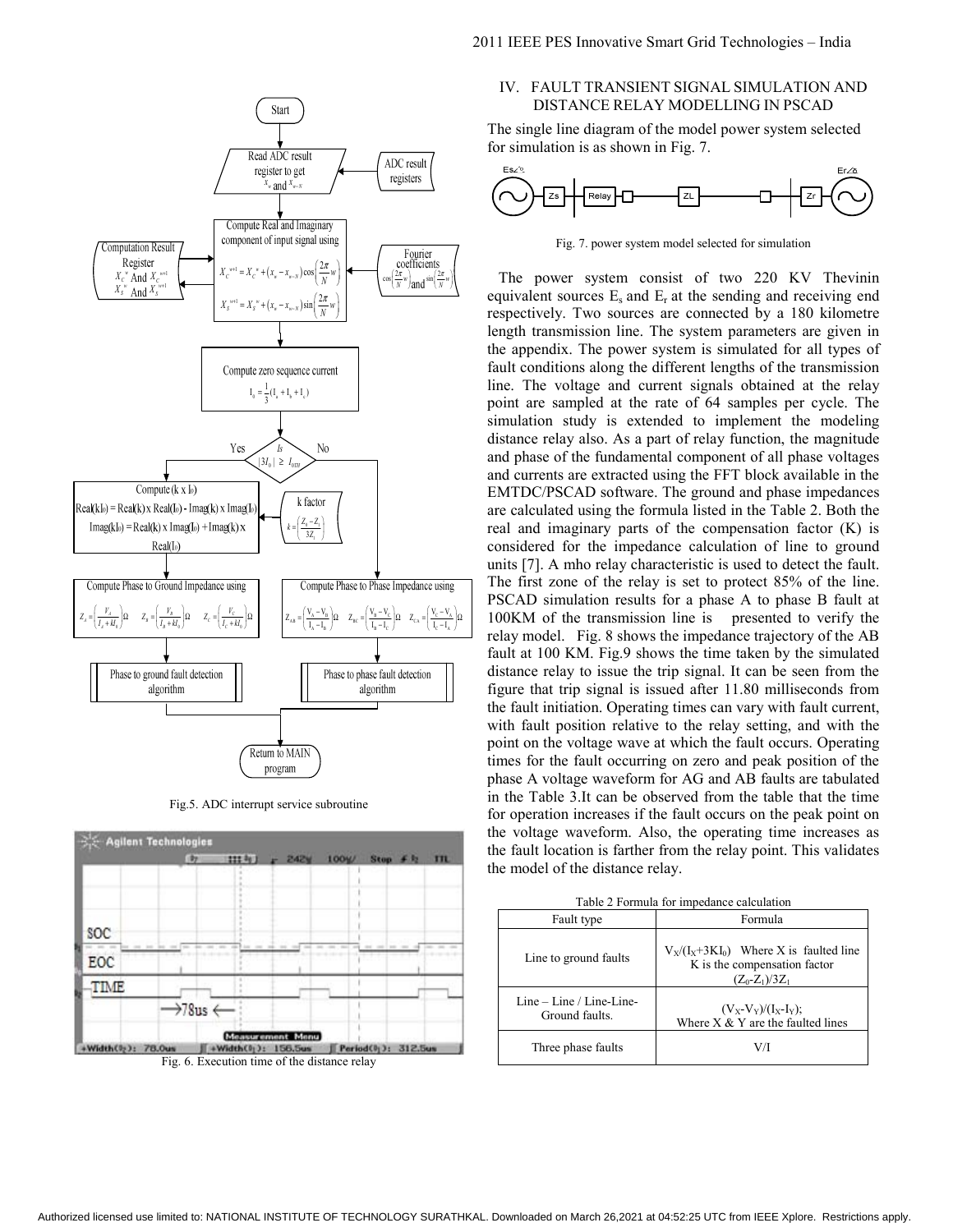

Fig. 8. Impedance trajectory for AB fault at 100KM of the line.





| $1.0018 \pm .00011$ . The content to rooms the present |               |                |                    |  |
|--------------------------------------------------------|---------------|----------------|--------------------|--|
| Point<br>the<br>on                                     | Type of fault | Fault distance | Time to<br>issue   |  |
| phase A voltage                                        |               |                | trip signal $(ms)$ |  |
| waveform                                               |               |                |                    |  |
| Zero                                                   | AG            | 150            | 21.31              |  |
| Peak                                                   | AG            | 150            | 27.00              |  |
| Zero                                                   | AВ            | 100            | 11.80              |  |
| Peak                                                   | AB            | 100            | 15.60              |  |

Table 3 Time taken to issue trip signal

#### V. RELAY TEST RESULTS

The newly designed DSC TMS320F28335 based relay hardware is evaluated for all types of fault at different length of the transmission line using same fault data sets used for testing software model of distance relay presented in above section. About 100 test cases have been considered to verify the performance of DSC based distance relay with relay model is PSCAD. It is found close to 100% match in performance of both. As a sample only two cases are presented with oscilloscope screen shots. The real time test signals generated by DOBLE F6150 power system simulator during line to line fault, namely A-B fault at 100 kilometers from the relay location is shown in Fig. 10. The first waveform shows the scaled fault current of phase A reproduced by the DOBLE F6150. Only one channel is shown here, as it is not possible to show all six channels simultaneously on the oscilloscope. The second waveform of the same figure is the trip signal issued by the relay. It can be seen that the relay issues the trip signal in about 11.2 milliseconds, which is approximately equal to the operating time obtained through EMTDC/PSCAD simulation as shown in the Fig.9. Similarly for a phase A to ground (A-G) fault at 150 kilometers from the relay location is shown in the Fig. 11. It can be seen that the relay issues trip signal in about 19.6 milliseconds.



Fig. 10. Fault current waveform and the trip signal issued by the distance relay for AB fault at 100KM.



Fig. 11. Fault current waveform and the trip signal issued by the distance relay for AG fault at 150KM.

The photographic view of the experimental setup used for carrying out the present work is as shown in the Fig. 12.



Fig. 12. Photograph of the Experimental setup

## VI. CONCLUSION

Numerical distance relay hardware is built using newly available DSC TMS320F28335 and ADS8556 devices from Texas Instruments to explore possibility of enhancing the operating speed of the relay and to incorporate more functionality in future development work. The Relay hardware developed as a part of research work is tested using the hardware in the loop method using DOBLE F6150 power